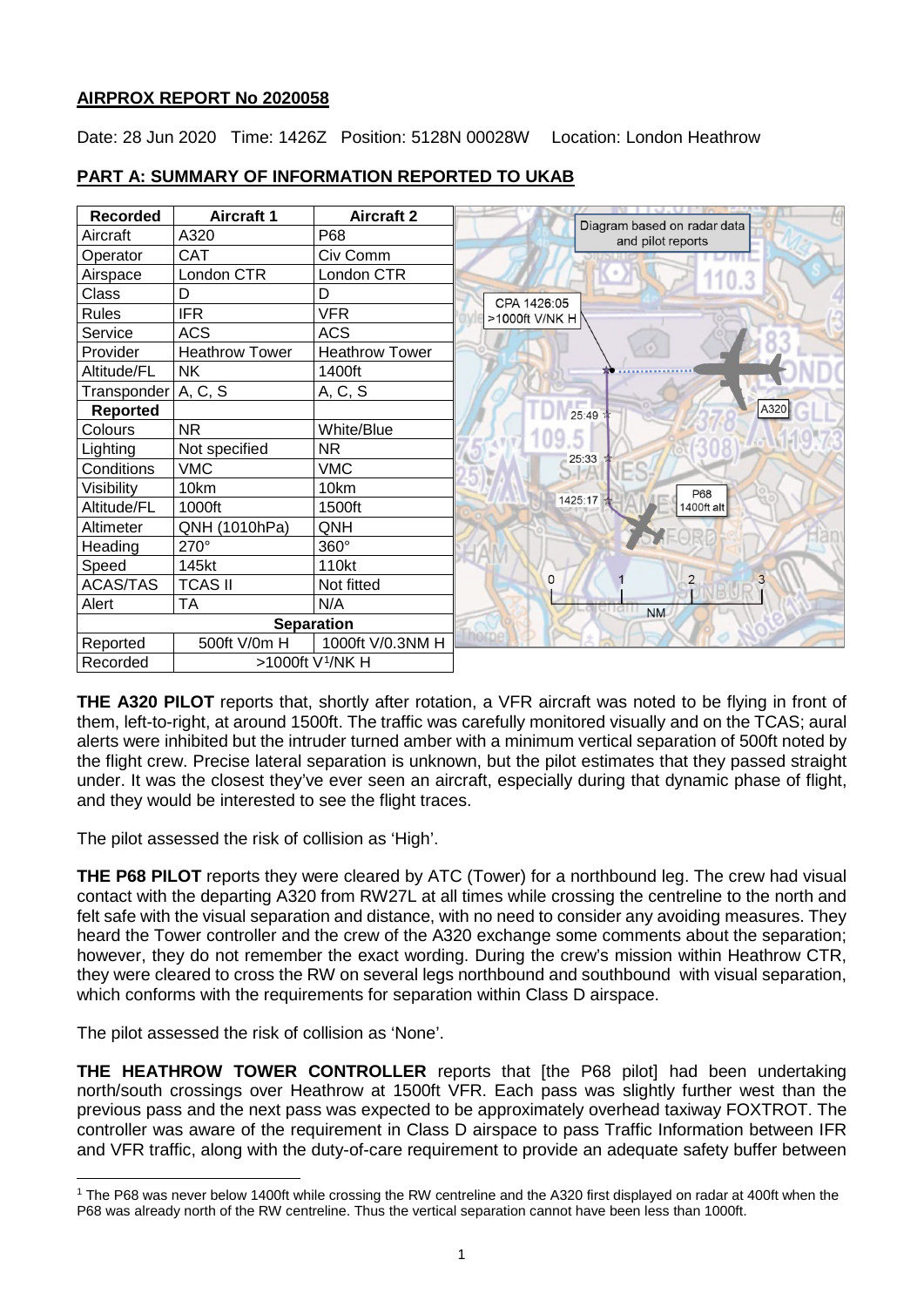the aircraft to enable safe manoeuvring. They were also aware of the meteorological criteria for VFR aircraft crossing the ATZ, and how this was to be determined. In accordance with the meteorological requirements, they had informed [the P68 pilot] that they were unable to offer a VFR crossing of the ATZ while a band of weather passed through, reducing the reported visibility to below 5000m. During this period of weather, they instructed [the P68 pilot] to orbit at the southern end of their pass. Once the visibility had improved to a point where they were able to offer [the P68 pilot] a VFR crossing, and with a gap in arrivals, the controller lined up [the A320] and instructed [the P68 pilot] to begin their northbound route, anticipating that they would be approaching the southern airport boundary after the departure. They passed Traffic Information and cleared [the A320 pilot] for take-off and, as the A320 started to roll, they realised that the wind acting upon [the P68] had become more southerly and it was tracking northbound more quickly than they had anticipated. They updated Traffic Information to [the A320 pilot] as they rolled and continued to monitor the relative positions and tracks of the aircraft, determining that there was no risk of collision. [The P68] passed overhead the runway just after [the A320] rotated. On changing frequency, the A320 pilot asked if the traffic overhead was alright, and they replied that it had been VFR traffic. The controller thought that the criteria for IFR and VFR in class D had been met, but they didn't feel that they had provided a large enough safety buffer with which they would be comfortable. Consequently, on later passes, they cleared [the P68 pilot] no further than the airport boundary each time in order to better judge the relative speeds and be better equipped to arrange its flight to route further clear of departing IFR traffic.

This was a traffic situation which the controller had not worked before, and had only seen with the controller handing the position over to them. On being relieved, and continuing after the end of their shift, they thought about and analysed the situation and, although they believed that they had met the VFR/IFR in class D requirements and were confident that there was no risk of collision, they understood that they should have built in an additional safety buffer by either delaying the P68 starting the pass or delaying the A320's take-off clearance.

## **Factual Background**

The weather at London Heathrow Airport was recorded as follows:

METAR COR EGLL 281420Z AUTO 25014KT 9999 -RA FEW029/// SCT038/// //////CB 17/14 Q1010 RERA TEMPO SHRA=

### **Analysis and Investigation**

## **CAA ATSI**

The A320 was an IFR flight departing Heathrow. The pilot was in receipt of an Aerodrome Control Service from Heathrow Tower on frequency 118.505MHz. The P68 was on a VFR survey flight from [a local airfield]. In the days leading up to the Airprox, the aircraft had been operating survey flights in and around the Heathrow area. On this particular day, the survey required multiple crossings of the CTR. At the time of the Airprox the aircraft was crossing the CTR south-to-north. The P68 pilot was also in receipt of an Aerodrome Control Service from Heathrow Tower on frequency 118.505MHz. At the time of the Airprox Heathrow ATC was operating single runway mode, with one controller dealing with arrivals and departures from RW27L and overflights.

ATSI had access to two reports from the pilot of the A320, one from the pilot of the P68 and one from the Heathrow controller. The Heathrow 10 radar replay data and the unit radio recordings were reviewed for the period of the incident. The RTF was busy throughout the period of the review. In the interest of brevity only the subject aircraft have been included in this report.

Screenshots produced in this report are provided using recordings of the Heathrow 10 radar. Levels indicated are in altitude. All times UTC.

At **1424:06**, and having just completed a north-to-south pass, the P68 pilot advised the controller *"[P68 C/S], line is completed"* the controller instructed the pilot *"[P68 C/S] proceed northbound"*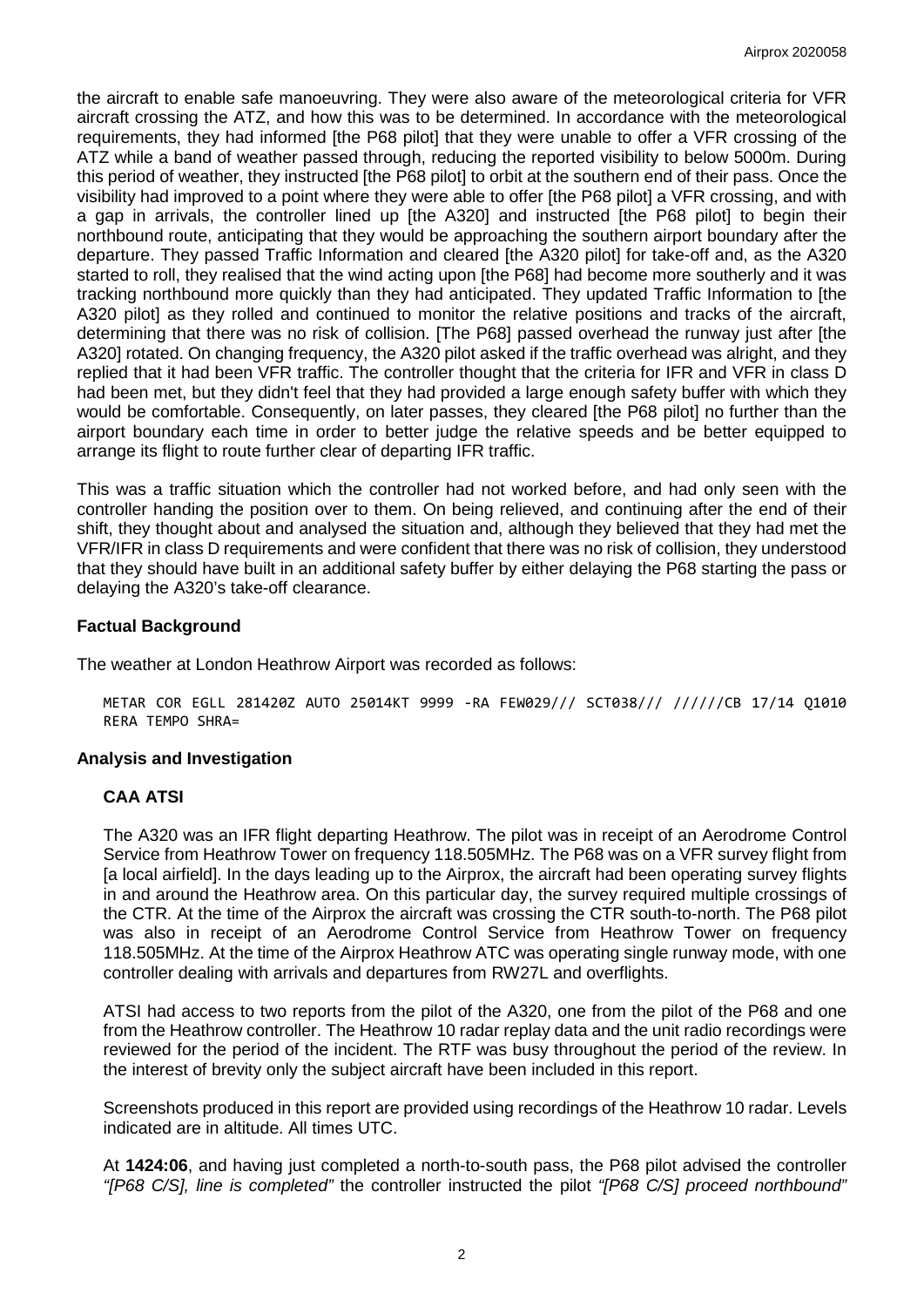(Figure 1). At **1425:11**, the A320 pilot was issued with their take-off clearance and the P68 had just completed a 360° left turn (Figure 2).







At **1425:23**, the controller passed Traffic Information to the P68 pilot *"[P68 C/S] traffic information, a three twenty just commencing their departure roll runway two seven left".* The pilot responded*, "copy that, we have the traffic in sight, [P68 C/S]"* (Figure 3). At **1425:41**, the controller passed Traffic Information to the A320 pilot *"callsign, traffic information, light fixed wing transiting south-tonorth, fifteen hundred feet".* The A320 pilot had commenced their take-off roll and did not respond (Figure 4).









At **1425:54**, the P68 was at the southern aerodrome boundary, tracking north and indicating altitude 1400ft (Figure 5).



Figure 5 – 1425:54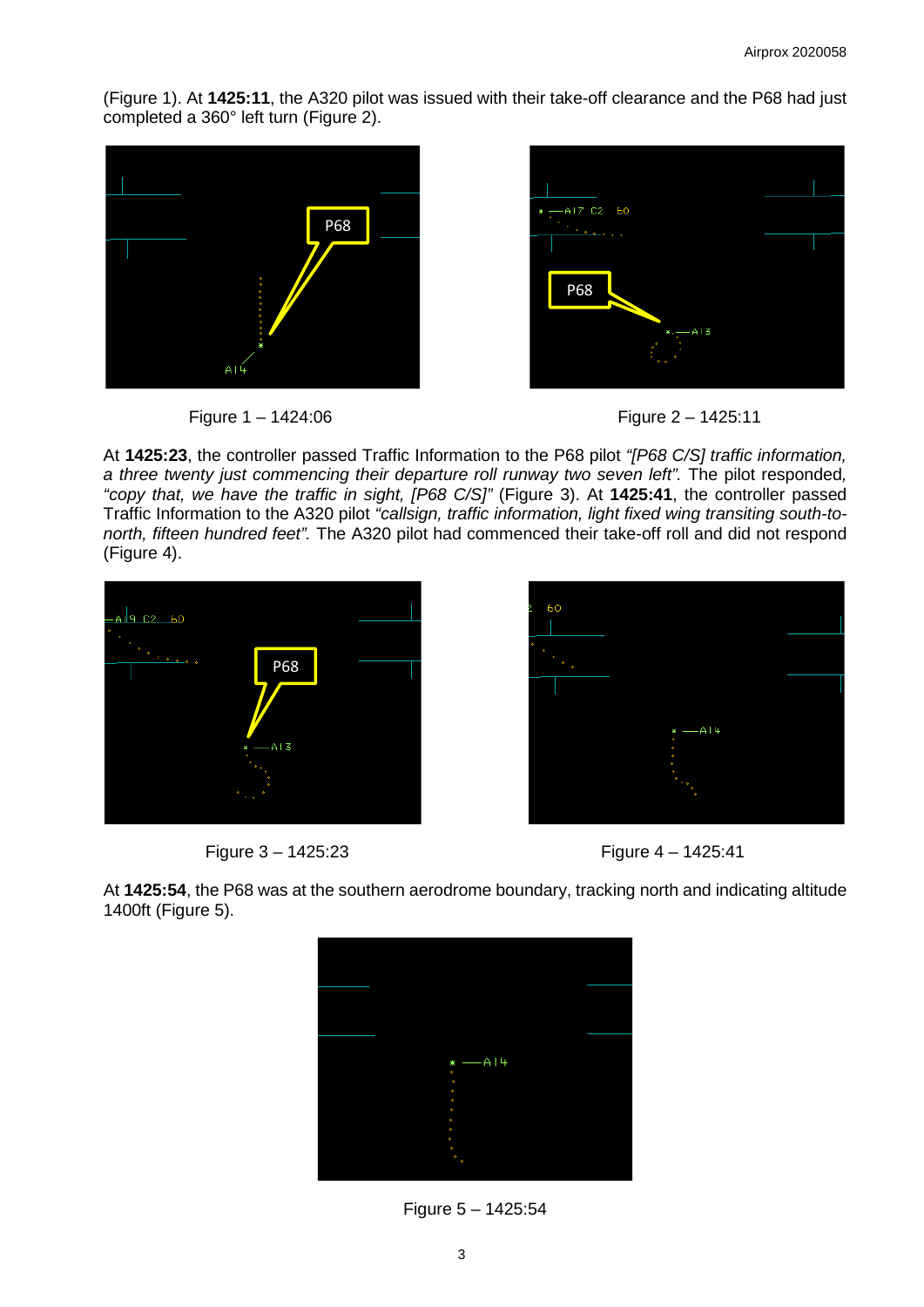

Figure 6 – 1426:00

At **1426:06**, CPA had occurred and the P68 could be seen on the surface movement radar as being to the north of RW27L; the A320 was airborne, displaying an indicated altitude of 400ft, climbing (Figures 7 and 8).





Figure 7 – 1426:06 (surface radar) Figure 8 – 1426:06 – (NATS radar)

The A320 did not display on the Heathrow 10 radar replay until **1426:18** (Figure 9). The P68 had been indicating altitude 1400ft as it crossed above the runway. The trajectory below, and Figures 7 and 8 above, indicate that the P68 passed ahead of, and 1000ft or more above, the A320.



Figure 9 – 1426:18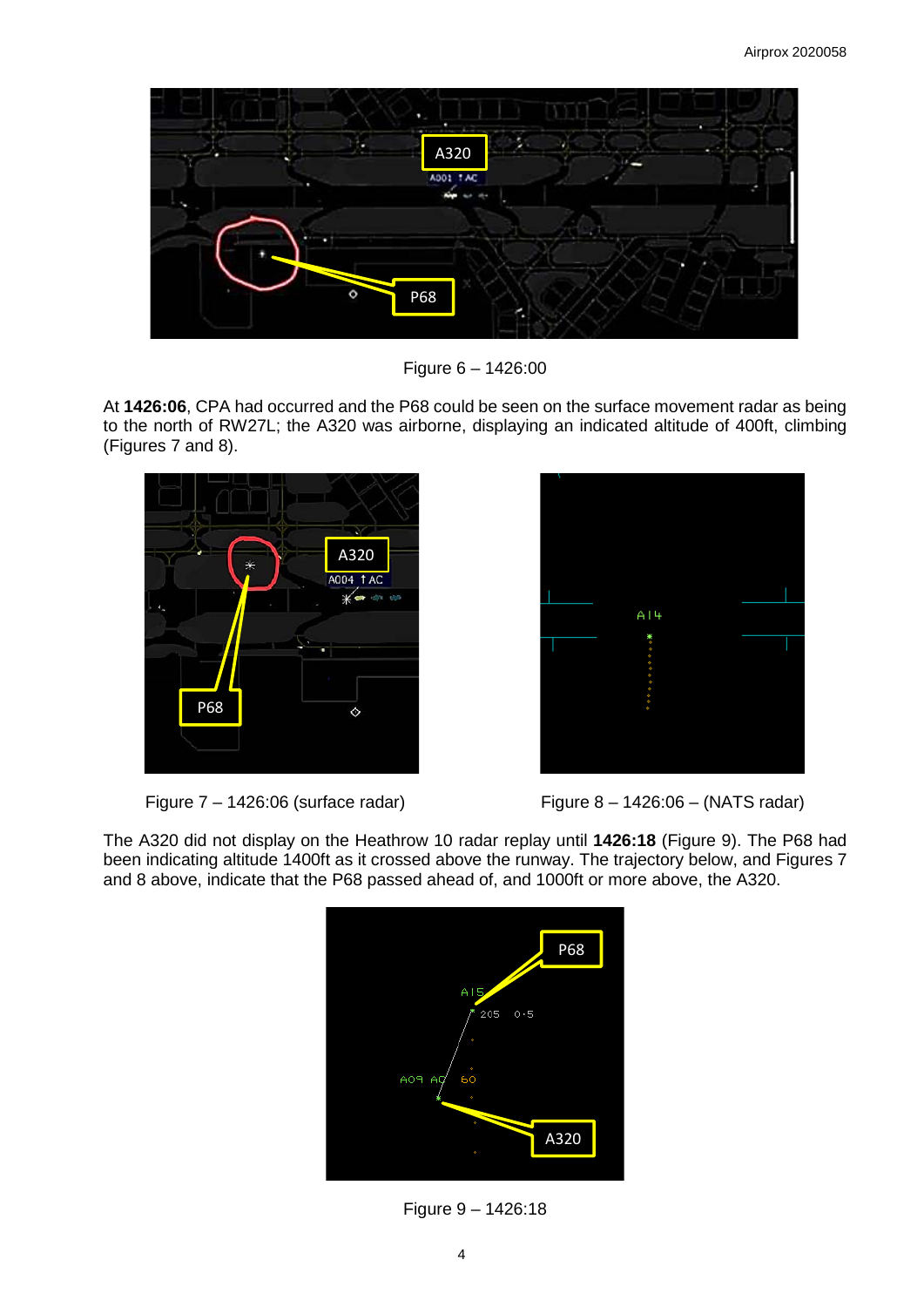The Heathrow controller was providing an Aerodrome Control Service to arriving, departing and overflying traffic in Class D airspace. Separation standards are not prescribed for application by ATC between VFR flights or between VFR and IFR flights in Class D airspace. However, ATC has a responsibility to prevent collisions between known flights and to maintain a safe, orderly and expeditious flow of traffic. This objective is met by passing sufficient Traffic Information and instructions to assist pilots to 'see and avoid' each other. Within Class D Airspace, controllers are required to pass Traffic Information to aircraft operating IFR on VFR traffic and to pass Traffic Information to aircraft operating VFR on IFR traffic and, in both circumstances, provide avoidance advice if requested.

Traffic Information was passed to the P68 pilot just after the take-off clearance was given to the A320 and the pilot reported visual with the traffic. In the pilot report they stated that they had been visual with the A320 on the threshold and maintained visual contact with it throughout the A320 departure, and that they had no concerns as to their proximity.

Traffic Information was passed to the A320 pilot after they had commenced their take-off roll. This was not acknowledged by the pilot and it is unclear from the reports received from the A320 pilot whether they received the Traffic Information during what would have been a period of high cockpit workload. However, the pilot did report that they were visual with the P68 and had monitored it both visually and on TCAS.

The controller stated in their report that they had been expecting the P68 to be at the southern aerodrome boundary after the A320 had departed but noticed that the southerly wind was acting upon the P68 and that the aircraft was moving faster than they had anticipated. Upon reflection, they said that for future passes they would issue a clearance limit of the aerodrome boundary to enable them to better judge the relative speeds. It was noted from the radar replay that the indicated ground speed of the P68 on the south to north leg was up to 50kt faster than on the north to south leg (84kt and 134kt (max)).

The report received from the controller was very honest and reflective, in that they acknowledged that whilst they had passed the necessary Traffic Information, they did not feel that they had provided a large enough safety buffer with which they were comfortable, and that, on reflection, they should have either delayed the pass of the P68 or delayed the A320 departure. Following this event, Heathrow ATC Safety Department issued a briefing to controllers reminding them of the potential safety scenarios that non-standard flights can generate, together with further guidance on how to manage them.

## **UKAB Secretariat**

The A320 and P68 pilots shared an equal responsibility for collision avoidance and not to operate in such proximity to other aircraft as to create a collision hazard.<sup>[2](#page-4-0)</sup> An aircraft operated on or in the vicinity of an aerodrome shall conform with or avoid the pattern of traffic formed by other aircraft in operation. [3](#page-4-1)

## **Summary**

An Airprox was reported when an A320 and a P68 flew into proximity at London Heathrow airport at 1426Z on Sunday 28<sup>th</sup> June 2020. The A320 pilot was operating under IFR in VMC and the P68 pilot was operating under VFR in VMC. Both pilots were in receipt of an Aerodrome Control Service from Heathrow Tower.

 $\overline{\phantom{a}}$ 

<span id="page-4-0"></span><sup>2</sup> SERA.3205 Proximity.

<span id="page-4-1"></span><sup>&</sup>lt;sup>3</sup> SERA.3225 Operation on and in the Vicinity of an Aerodrome.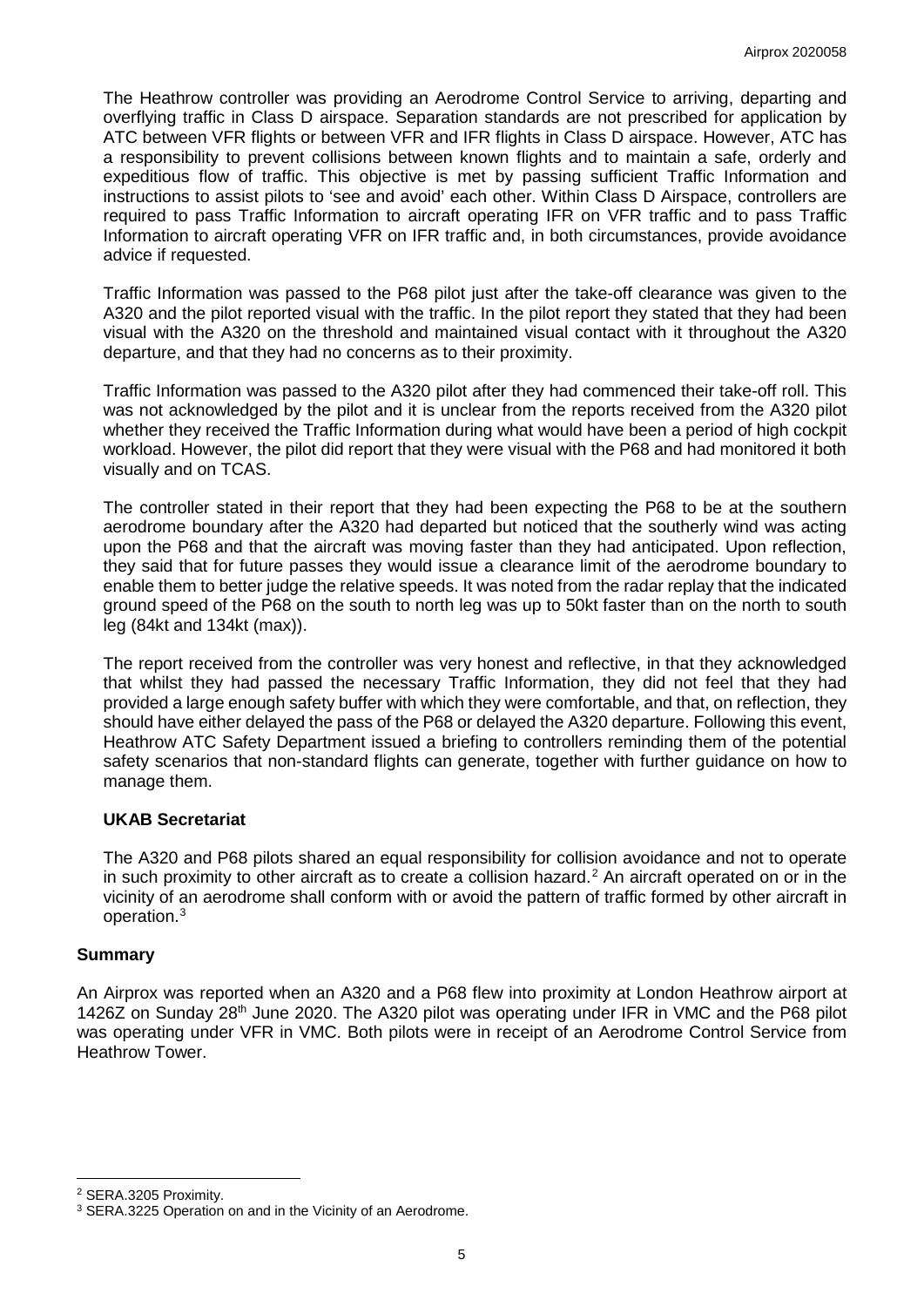## **PART B: SUMMARY OF THE BOARD'S DISCUSSIONS**

Information available consisted of reports from the pilots of both aircraft, transcripts of the relevant RT frequencies, radar photographs/video recordings, reports from the air traffic controllers involved and reports from the appropriate ATC and operating authorities. Relevant contributory factors mentioned during the Board's discussions are highlighted within the text in bold, with the numbers referring to the Contributory Factors table displayed in Part C.

Due to the exceptional circumstances presented by the coronavirus pandemic, this incident was assessed as part of a 'virtual' UK Airprox Board meeting where members provided dial-in/VTC comments. Although not all Board members were present for the entirety of the meeting and, as a result, the usual wide-ranging discussions involving all Board members were more limited, sufficient engagement was achieved to enable a formal assessment to be agreed along with the following associated comments.

The Board first considered the actions of the A320 pilot. A lengthy discussion took place regarding the timing of the Traffic Information from the Heathrow Tower controller during their take-off roll. The Board heard from civil airline pilot members that the likelihood of the A320 crew even having heard the Traffic Information during what had been an exceedingly busy phase of flight was extremely low. Members agreed that, due to the A320 crew concentrating on the departure (**CF4**), they had not assimilated the Traffic Information (**CF3**) and had therefore had no situational awareness of the presence of the P68 (**CF2**). The Board considered that the first that the A320 pilot had known of the presence of the P68 had been as they had rotated and become visual with the P68, and that this had probably been coincident with the appearance of the P68 on the A320's TCAS (**CF6**). Furthermore, members agreed that, without having assimilated the Traffic Information from the Heathrow controller, the pilot had been concerned by the visual proximity of the P68 (**CF7**) and the amber indication of the target aircraft on their TCAS (**CF5**).

Turning to the actions of the P68 pilot, members quickly agreed that they had been unconcerned by the event because they had been visual with the A320 throughout its take-off and initial climb and had assessed there to be adequate separation throughout their passage over the RW.

The Board then discussed the actions of the Heathrow Tower controller and the scheduling of the survey task. Members thanked the controller for their open and honest self-analysis and agreed that the effect of the southerly wind had been underestimated and that this had led to the P68 crossing in front of the departing traffic rather than behind it as the controller had intended. The Board also agreed that, by the time the controller had assessed that the P68 would pass in front of the A320, it had been too late to issue Traffic Information (**CF1**) to the pilot of the A320 with any degree of certainty that this would have been received and acknowledged during their take-off roll. An ATC member wondered why the survey task had been scheduled to take place during daylight hours over the main in-use runway at a major airport. The Board then heard from an ATC advisor that survey flights such as this were not uncommon and were usually programmed to take place when traffic levels were expected to be low. This event had taken place during the COVID-19 pandemic and, as such, traffic levels at the airport had been vastly reduced compared to the norm. Indeed, traffic levels were so low at Heathrow that, unusually, single RW operations were being conducted for both departures and arrivals.

Considering the risk involved in the Airprox, there was much discussion over what might have happened had the A320 rotated earlier and/or climbed faster than anticipated by the controller. Members agreed that the outcome could have been very different, but that they had to assess the risk on the merits of what actually took place rather than what might have happened had circumstances been different. The Board took into account the recorded separation at CPA and the fact that the P68 pilot had been visual with the departing A320 throughout the duration of the incident. Accordingly, members agreed that although safety had been degraded, no actual risk of collision had existed and therefore assigned a Risk Category C to this event.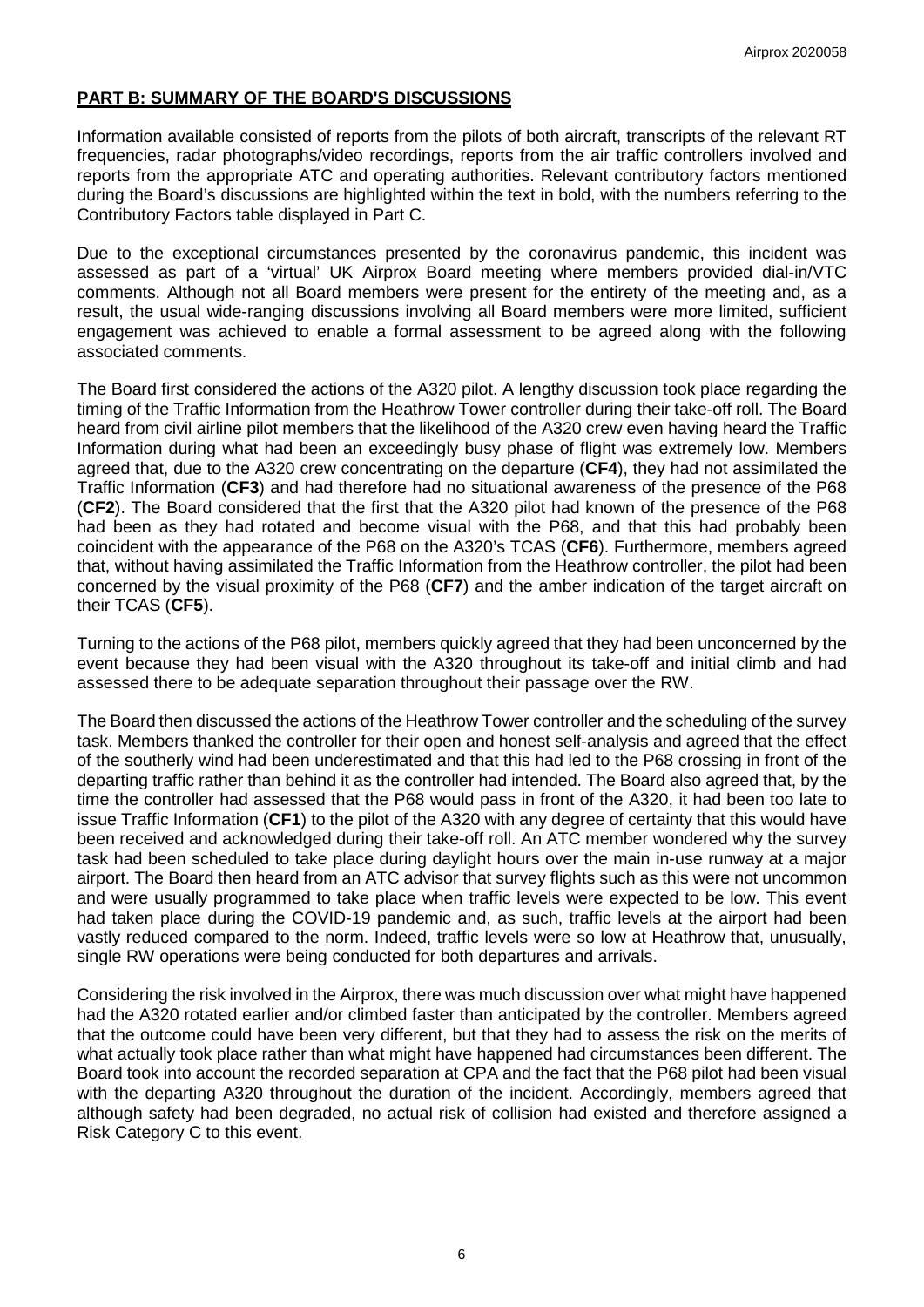# **PART C: ASSESSMENT OF CONTRIBUTORY FACTORS AND RISK**

### Contributory Factors:

|     | 2020058                                                        |                                                              |                                                            |  |  |
|-----|----------------------------------------------------------------|--------------------------------------------------------------|------------------------------------------------------------|--|--|
| CF. | <b>Factor</b>                                                  | <b>Description</b>                                           | Amplification                                              |  |  |
|     | <b>Ground Elements</b>                                         |                                                              |                                                            |  |  |
|     | • Situational Awareness and Action                             |                                                              |                                                            |  |  |
| 1   | <b>Human Factors</b>                                           | • ANS Traffic Information Provision                          | TI not provided, inaccurate, inadequate, or late           |  |  |
|     | <b>Flight Elements</b>                                         |                                                              |                                                            |  |  |
|     | • Situational Awareness of the Conflicting Aircraft and Action |                                                              |                                                            |  |  |
| 2   | Contextual                                                     | • Situational Awareness and Sensory<br>Events                | Pilot had no, late or only generic, Situational Awareness  |  |  |
| 3   | <b>Human Factors</b>                                           | • Understanding/Comprehension                                | Pilot did not assimilate conflict information              |  |  |
| 4   | <b>Human Factors</b>                                           | • Distraction - Job Related                                  | Pilot engaged in other tasks                               |  |  |
| 5   | <b>Human Factors</b>                                           | • Interpretation of Automation or Flight<br>Deck Information | Pilot was concerned by the proximity of the other aircraft |  |  |
|     | • Electronic Warning System Operation and Compliance           |                                                              |                                                            |  |  |
| 6   | <b>Human Factors</b>                                           | • Interpretation of Automation or Flight<br>Deck Information | CWS sighting report                                        |  |  |
|     | • See and Avoid                                                |                                                              |                                                            |  |  |
|     | <b>Human Factors</b>                                           | • Perception of Visual Information                           | Pilot was concerned by the proximity of the other aircraft |  |  |

Degree of Risk: C

### Safety Barrier Assessment<sup>[4](#page-6-0)</sup>

In assessing the effectiveness of the safety barriers associated with this incident, the Board concluded that the key factors had been that:

#### **Flight Elements:**

 $\overline{\phantom{a}}$ 

**Electronic Warning System Operation and Compliance** were assessed as **not used** because all TCAS RA warnings are inhibited below 1000ft + 100ft agl and all aural annunciations are inhibited below 500ft  $\pm$  100ft agl.

<span id="page-6-0"></span><sup>4</sup> The UK Airprox Board scheme for assessing the Availability, Functionality and Effectiveness of safety barriers can be found on the **UKAB Website**.